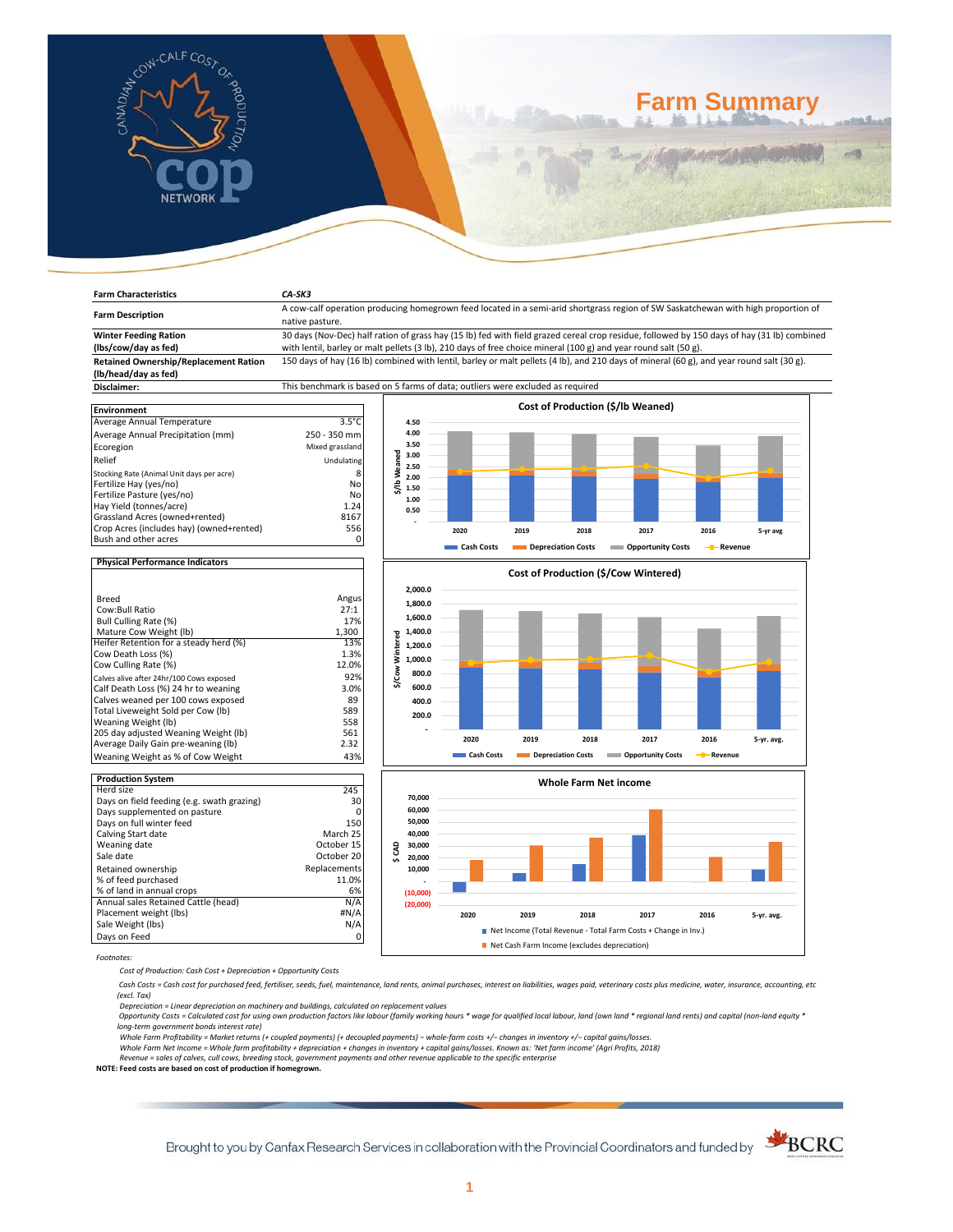## **Whole Farm Overview Page**

| Overview                                                       |          |                                |                                           |               |               |               |               |
|----------------------------------------------------------------|----------|--------------------------------|-------------------------------------------|---------------|---------------|---------------|---------------|
| <b>Operation Maturity</b>                                      | Medium   |                                |                                           |               |               |               |               |
| Herd Size<br>Paid Labour (hours)                               | 245      |                                | Beef Animals Sold from Retained Ownership |               | N/A           |               |               |
| Unpaid Labour (hours)                                          | 2,712    |                                |                                           |               |               |               |               |
| Average wages - paid and unpaid (\$/hr)                        | 23.33    |                                |                                           |               |               |               |               |
| Revenue                                                        |          | 2020                           | 2019                                      | 2018          | 2017          | 2016          | 5-yr. avg.    |
| <b>Market Revenue</b>                                          | 5-yr avg | 233,726                        | 244,282                                   | 246,431       | 259,609       | 203,122       | 237,434       |
| Cow-Calf                                                       | 99%      | 233,726                        | 244,282                                   | 246,431       | 259,609       | 203.122       | 237,434       |
| Cash Crops                                                     | 0%       |                                |                                           |               |               |               |               |
| <b>Retained Ownership</b>                                      | 0%       |                                |                                           |               |               |               |               |
| <b>Government Payments</b><br>Other Farm Revenue +             | 0%<br>1% | $\tilde{\phantom{a}}$<br>2,480 | 2,480                                     | ÷<br>2,480    | ä,<br>2,480   | 2,480         | 2,480         |
| <b>Total Revenue</b>                                           | 100%     | 236,206                        | 246,762                                   | 248,910       | 262,088       | 205,601       | 239,913       |
| Change in Inventory                                            |          | (3, 261)                       |                                           |               | ä,            |               | (652)         |
| <b>Expenses</b>                                                |          | 2020                           | 2019                                      | 2018          | 2017          | 2016          | 5-yr. avg.    |
|                                                                |          | 24,016                         | 23,381                                    | 22,360        | 21,765        | 21,357        | 22,576        |
| <b>Depreciation</b><br>Machinery                               |          | 13,879                         | 13,416                                    | 12,641        | 12,243        | 11,992        | 12,834        |
| <b>Buildings</b>                                               |          | 10,138                         | 9,965                                     | 9,719         | 9,523         | 9,364         | 9,742         |
|                                                                |          |                                |                                           |               |               |               |               |
| <b>Overhead costs</b>                                          |          | 66,065                         | 69,046                                    | 68,063        | 62,001        | 60,294        | 65,094        |
| Land improvement                                               |          | 7,944                          | 7,976                                     | 7,857         | 7,707         | 7,521         | 7,801         |
| <b>Machinery Maintenance</b>                                   |          | 4,318                          | 4,297                                     | 4,228         | 4,203         | 4,129         | 4,235         |
| <b>Buildings Maintenance</b>                                   |          | 12,071                         | 12,225                                    | 12,057        | 11,673        | 11,312        | 11,868        |
| Contract labour                                                |          | 2,891                          | 2,804                                     | 2,682         | 2,568         | 2,520         | 2,693         |
| Diesel, Gasoline, Natural Gas                                  |          | 8,491                          | 12,095                                    | 12.974        | 10,613        | 9,295         | 10,694        |
| Electricity                                                    |          | 6,472                          | 6,333                                     | 5,805         | 3,604         | 4,264         | 5,295         |
| Water                                                          |          | $\sim$                         |                                           | $\sim$        | ٠             | $\sim$        | $\bar{a}$     |
| Farm insurance                                                 |          | 7,808                          | 7,575                                     | 7,244         | 6,936         | 6,807         | 7,274         |
| Disability and accident insurance                              |          | 2,951                          | 2,863                                     | 2,738         | 2,621         | 2,573         | 2,749         |
| Farm taxes and duties                                          |          | 5,332                          | 5,172                                     | 4,947         | 4,736         | 4,648         | 4,967         |
| Advisor costs                                                  |          | $\sim$                         | $\blacksquare$                            | $\bar{a}$     | ÷,            | $\sim$        | $\omega$      |
| Accountant & legal fees                                        |          | 1,150                          | 1,116                                     | 1,067         | 1,022         | 1,003         | 1,071         |
| Phone & utilities                                              |          | 6,384                          | 6,338                                     | 6,216         | 6,077         | 5,983         | 6,200         |
| Other overhead costs                                           |          | 255                            | 253                                       | 248           | 243           | 239           | 248           |
| Wages, rent and interest payments                              |          | 79,847                         | 80,892                                    | 78,989        | 75,801        | 61,918        | 75,489        |
| Paid Labour                                                    |          |                                |                                           |               |               |               |               |
| <b>Unpaid Labour</b>                                           |          | 63,265                         | 63,304                                    | 63,309        | 63,341        | 63,175        | 63,279        |
| Total land rents                                               |          | 61,091                         | 60,866                                    | 60,621        | 60,350        | 48,674        | 58,320        |
| Total Interest on debt                                         |          | 18,755                         | 20,027                                    | 18,368        | 15,452        | 13,244        | 17,169        |
| Cow-Calf                                                       |          | 55,558                         | 50,346                                    | 49,447        | 48,539        | 47,983        | 50,374        |
| Animal purchases                                               |          | 8,700                          | 8,700                                     | 8,700         | 8,700         | 8,700         | 8,700         |
| Purchased feed                                                 |          | 26,962                         | 22,497                                    | 22,663        | 22,908        | 22,756        | 23,557        |
| Other fixed and var. costs *                                   |          | 19,896                         | 19,149                                    | 18,083        | 16,931        | 16,527        | 18,117        |
|                                                                |          |                                |                                           |               |               |               |               |
| <b>Retained Ownership</b><br>Animal purchases                  |          |                                |                                           |               |               |               |               |
| Purchased feed                                                 |          |                                |                                           |               |               |               |               |
| Other fixed and var. costs *                                   |          |                                |                                           |               | ٠             |               |               |
|                                                                |          |                                |                                           |               |               |               |               |
| Crop and forage<br>Seed                                        |          | 16,592<br>463                  | 16,139<br>493                             | 15.530<br>458 | 14,985<br>456 | 14.714<br>436 | 15.592<br>461 |
| Fertilizer                                                     |          |                                |                                           |               |               |               |               |
| Herbicide                                                      |          | 2,780                          | 2,655                                     | 2,603         | 2,556         | 2,522         | 2,623         |
| Fungicide & Insecticide                                        |          |                                |                                           |               |               |               |               |
| Irrigation<br>Contract labour                                  |          | 11,536                         | 11,192                                    | 10,704        | 10,248        | 10,058        | 10,748        |
| Fuel costs (crop & forage)                                     |          |                                |                                           |               |               |               |               |
| Other crop and forage                                          |          | 1,812                          | 1,799                                     | 1,765         | 1,725         | 1,699         | 1,760         |
| <b>Total Farm Costs (excludes unpaid labour)</b>               |          | 242,078                        | 239,805                                   | 234,388       | 223,091       | 206,265       | 229,126       |
| Cash Costs (Total Farm Costs - Depreciation)                   |          | 218,062                        | 216,424                                   | 212,028       | 201,326       | 184,908       | 206,550       |
| Depreciation & Opportunity Costs (including unpaid labour)     |          | 87,282                         | 86,685                                    | 85,669        | 85,106        | 84,532        | 85,855        |
| Total Economic Costs (cash, depr, opportunity)                 |          | 305,344                        | 303,109                                   | 297,698       | 286,433       | 269,440       | 292,405       |
| <b>Profits</b>                                                 |          | 2020                           | 2019                                      | 2018          | 2017          | 2016          | 5-yr. avg.    |
| Net Income (Total Revenue - Total Farm Costs + Change in Inv.) |          | (9, 134)                       | 6,957                                     | 14,522        | 38,997        | (664)         | 10,136        |
| Net Cash Farm Income (excludes depreciation)                   |          | 18,143                         | 30,338                                    | 36,882        | 60,762        | 20,693        | 33,364        |

ᵻ Other Farm Revenue includes: Other enterprises, capital gains and losses as well as calculated interest on savings based on the models previous year profits.

\*Other fixed and var. costs includes: veterinary, medicine, maintenance and spare parts, and other/miscellaneous



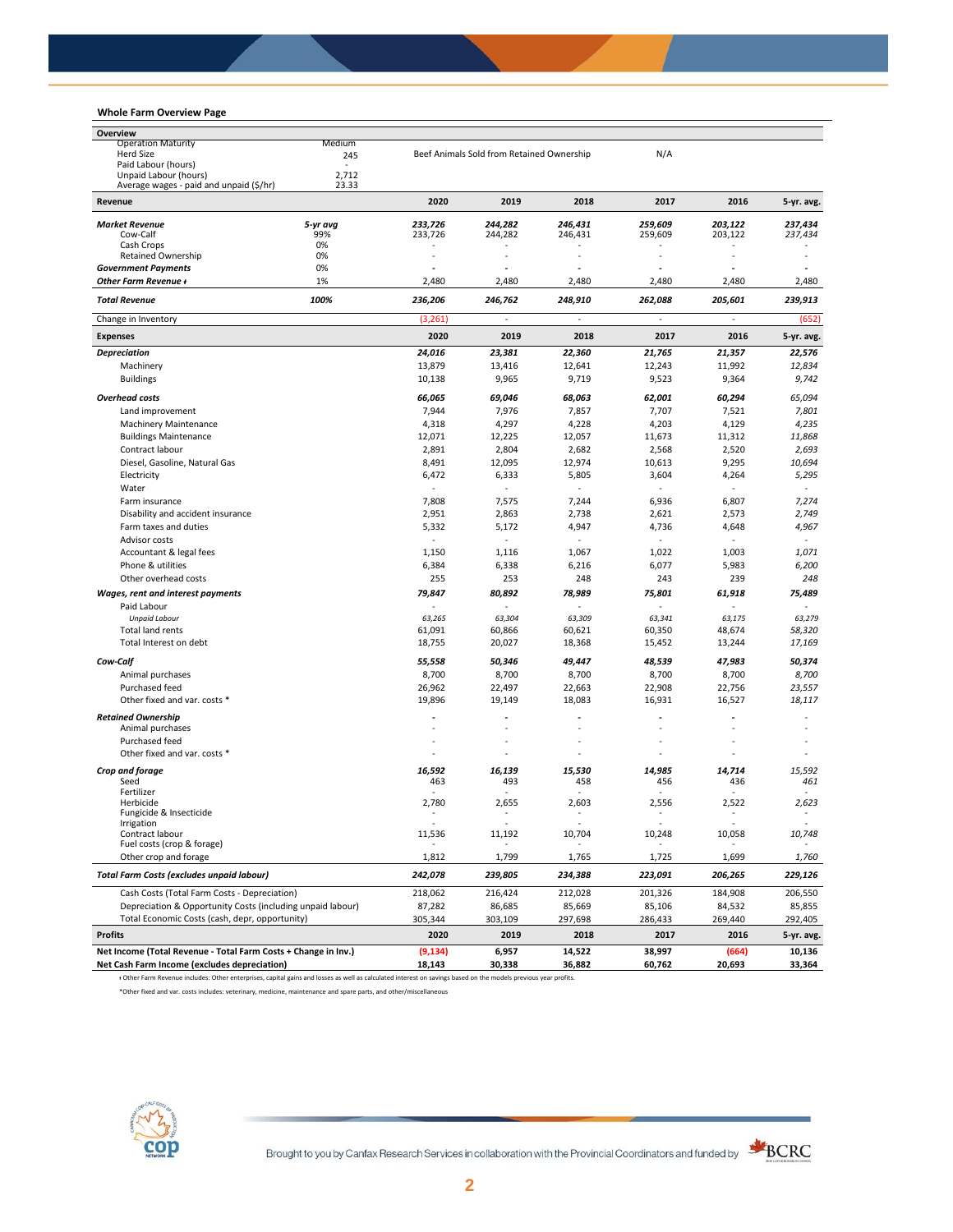| Cow-Calf Enterprise (\$/Cow Wintered)                    | 2020                     | 2019           | 2018                 | 2017                     | 2016     | 5 yr. avg.               |
|----------------------------------------------------------|--------------------------|----------------|----------------------|--------------------------|----------|--------------------------|
| Cows Wintered *                                          | 245                      | 245            | 245                  | 245                      | 245      | 245                      |
| Average male and female calf price (\$/head)             | 1,087                    | 1,125          | 1,142                | 1,195                    | 902      | 1,090                    |
| <b>REVENUE</b>                                           | ÷.                       | L.             | $\mathbb{Z}^2$       | $\overline{a}$           | $\omega$ |                          |
| Cow Calf                                                 | 954                      | 997            | 1,006                | 1,060                    | 829      | 969                      |
| Cull animals and slaughter receipts                      | 126                      | 142            | 137                  | 152                      | 142      | 140                      |
| Breeding livestock receipts                              | $\mathbf{r}$             | $\overline{a}$ | ÷                    | ä,                       | L.       |                          |
| Calf Sales and transfer to retained ownership enterprise | 828                      | 856            | 869                  | 907                      | 687      | 829                      |
| Government payments                                      | ÷,                       | ÷,             | $\ddot{\phantom{1}}$ | $\overline{\phantom{a}}$ | ÷,       | $\overline{\phantom{a}}$ |
| Other returns                                            | ä,                       | ä,             |                      | $\overline{a}$           | ÷,       | $\overline{\phantom{a}}$ |
| <b>Total Cow-Calf Revenue</b>                            | 954                      | 997            | 1,006                | 1,060                    | 829      | 969                      |
| <b>VARIABLE COSTS</b>                                    | L.                       | ä,             | ä,                   | ä,                       | ä,       | $\omega$                 |
| Animal purchases                                         | 35.5                     | 35.5           | 35.5                 | 35.5                     | 35.5     | 36                       |
| Feed (purchase feed, fertiliser, seed, pesticides)       | 163.1                    | 144.6          | 144.3                | 144.3                    | 142.6    | 148                      |
| Machinery (maintenance, depreciation, contractor)        | 133.2                    | 129.4          | 123.5                | 119.4                    | 117.1    | 125                      |
| Fuel, energy, lubricants, water                          | 60.4                     | 74.5           | 75.9                 | 57.5                     | 54.7     | 65                       |
| Vet & medicine                                           | 25.7                     | 22.1           | 20.1                 | 19.0                     | 18.4     | 21                       |
| Other inputs cow calf enterprise                         | 70.6                     | 71.3           | 69.0                 | 65.2                     | 63.9     | 68                       |
| Labour                                                   |                          |                |                      |                          |          |                          |
| Paid Labour                                              | ÷,                       | ä,             | $\ddot{\phantom{1}}$ | ä,                       |          |                          |
| Unpaid Labour                                            | 258.2                    | 250.7          | 239.8                | 229.7                    | 224.8    | 241                      |
| <b>Total Variable Costs</b>                              | 746.7                    | 728.0          | 707.9                | 670.6                    | 657.0    | 702                      |
| <b>CAPITAL COSTS</b>                                     |                          |                |                      |                          |          |                          |
| Insurance, taxes                                         | 81.6                     | 79.2           | 75.8                 | 72.6                     | 71.1     | 76                       |
| Buildings (maintenance, depreciation)                    | 89.7                     | 89.7           | 88.0                 | 85.7                     | 83.4     | 87                       |
| Land Cost                                                | $\sim$                   | ä,             |                      |                          |          |                          |
| <b>Rented Land</b>                                       | 249.4                    | 248.4          | 247.4                | 246.3                    | 198.7    | 238                      |
| Own Land                                                 | 463.1                    | 461.4          | 459.5                | 457.5                    | 369.0    | 442                      |
| <b>Capital Costs</b>                                     | $\overline{\phantom{a}}$ | ÷,             | $\sim$               | $\sim$                   | ٠        |                          |
| Liabilities                                              | 75.7                     | 80.9           | 74.2                 | 62.5                     | 53.4     | 69                       |
| Own capital                                              | 8.4                      | 9.1            | 10.6                 | 15.1                     | 14.6     | 12                       |
| <b>Total Capital Costs</b>                               | 967.9                    | 968.7          | 955.6                | 939.6                    | 790.1    | 924                      |
| <b>COSTS</b>                                             |                          |                |                      |                          |          |                          |
| Cash Costs                                               | 887.3                    | 880.5          | 862.7                | 819.5                    | 752.0    | 840                      |
| <b>Depreciation Costs</b>                                | 97.6                     | 95.0           | 90.9                 | 88.5                     | 86.7     | 92                       |
| <b>Opportunity Costs</b>                                 | 729.7                    | 721.1          | 709.9                | 702.2                    | 608.4    | 694                      |
| <b>Total Production Costs</b>                            | 1,714.6                  | 1,696.7        | 1,663.5              | 1,610.1                  | 1,447.1  | 1,626                    |
| <b>Profits</b>                                           | 2020                     | 2019           | 2018                 | 2017                     | 2016     | 5-yr. avg.               |
| Short-term profit (cash costs)                           | 66.7                     | 116.5          | 143.1                | 240.1                    | 77.0     | 129                      |
| Medium-term profit (cash + depreciation)                 | (30.9)                   | 21.5           | 52.3                 | 151.7                    | (9.7)    | 37                       |
| Long-term profit (cash + depreciation + opportunity)     | (760.6)                  | (699.6)        | (657.6)              | (550.5)                  | (618.0)  | (657)                    |
|                                                          |                          |                |                      |                          |          |                          |

\*Model Maintains a stable herd size

Costs and revenue are reported for a calendar (e.g. January to December). It reflects revenue and expenses that a producer experiences over that period. Produce rs who want a cash flow analysis typically use a calendar or agricultural year. This method is often preferred by lenders when getting evaluated for a line of credit or a loan. The model maintains a stable herd, retention rates were adjusted to ensure that

**Cash Costs**<br>Cash costs are the outlays over the course of the year, including machine repairs, paid labour, costs of feed production, and purchased feed. CDN COP Network bases cash costs on actual costs of production. Agr market value for some cash costs, including feed.

The cost of producing the feed on-farm and the purchased feed costs as used in that year to reflect the experience and situation of producers. Production inputs, land and any purchased feeds utilized that year are included model. Below are the included costs for feed production:

moder.com/what we musule control feed + fertilizer, seed and pesticides for own feed production) + machinery cost (machinery maintenance + depreciation + contractor) + fuel, energy, lubricants and water + land cost (land rents paid + opportunity cost own land)

**Land:** separated into owned and rented land, includes both crop and pastureland. Land costs = Rents paid + calculated land rents for own land (opportunity cost).

By using the cost of land, the advantage that mature operations have is clearly shown as their cost structure is lower when land has been fully paid off.

### **Allocation**

Generic allocation uses percent revenues from each commodity to cover overheads and utilizes accounting data for the overhead costs. This takes the approach that overheads and fixed costs will be covered by something grown commodities grown. It should be recognized that as commodity prices fluctuate and revenues to each enterprise fluctuate, the shifting shares will change the cost structure for each enterprise from year to year.

## **Depreciation**

Depreciation on buildings and machinery is a non-cash cost that reveals the ability of the farm to continue operating if an asset needs replacement. Differences in depreciation costs between AgriProfit\$ and the CDN COP Network primarily comes from the use of specific (AgriProfit\$) versus generic (CDN COP Network) allocation. Where generic allocation results in machiner

### **Opportunity Costs**

Provision the non-cash costs that reveal the opportunity of using different resources. These costs can include Unpaid labour, renting out land, the opportunity of selling or buying feed production, and return to own capital.

Land: The Opportunity costs of land are the rents for new contracts if the farm rents out owned land. It reflects the future cost of renting land. If the producers' profits of utilizing the land outweigh the profits of ren utilizing owned land for production should be preferred and vice-versa.<br>**Labour:** The opportunity costs of labour are the calculated wage for family labour, either off-farm salary or farm manager salary. It is important to

same type of labour.

**Capita**l: The opportunity cost of capital is the interest rate for long-term government bonds multiplied by the equity without land (values of machines, buildings, livestock, circulating capital, less total loans). If the

## **Unit Reported**

Often cow-calf COP is expressed as dollars per cow wintered (\$/cow wintered) which adjusts the calf price per head for the number of calves sold per 100 cows. When evaluating overall cost structure to identify areas for<br>im

however..experimation to the content with the relationship of the break-even cost. allowing them to compare with posted market prices for their calves' average weight category. This break-even price will depend on the perc weaned that year from the cow herd. The higher percent weaned, the lower per pound the break-even price will be.



Brought to you by Canfax Research Services in collaboration with the Provincial Coordinators and funded by